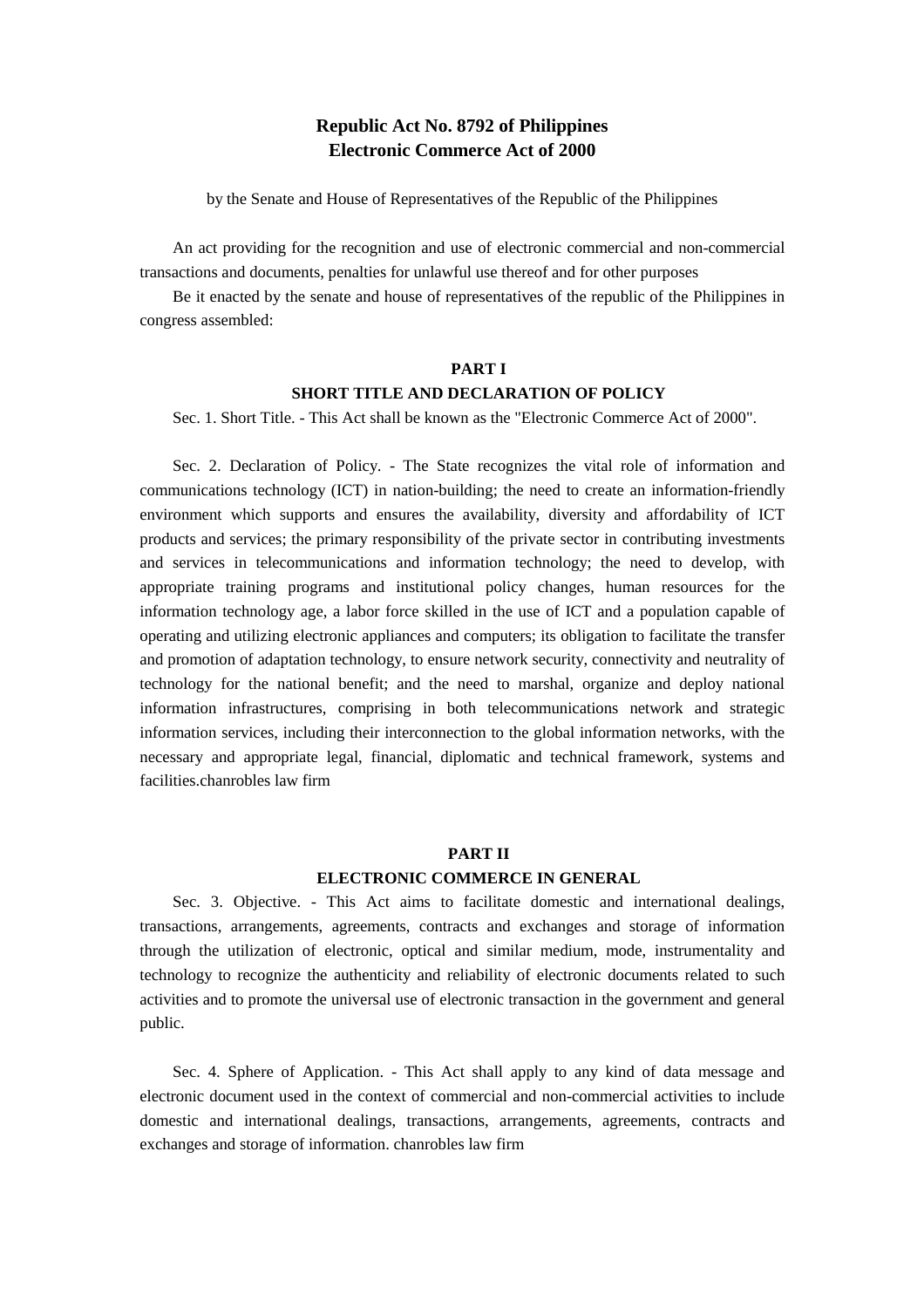Sec. 5. Definition of Terms. - For the purposes of this Act, the following terms are defined, as follows:

a. "Addressee" refers to a person who is intended by the originator to receive the electronic data message or electronic document. The term does not include a person acting as an intermediary with respect to that electronic data message or electronic document.

b. "Computer" refers to any device or apparatus which, by electronic,electro-mechanical or magnetic impulse, or by other means, is capable of receiving, recording, transmitting, storing, processing, retrieving, or producing information, data, figures, symbols or other modes of written expression according to mathematical and logical rules or of performing any one or more of those functions.

c. "Electronic Data Message" refers to information generated, sent, received or stored by electronic, optical or similar means.

d. "Information and Communication System" refers to a system intended for and capable of generating, sending, receiving, storing or otherwise processing electronic data messages or electronic documents and includes the computer system or other similar device by or in which data is recorded or stored and any procedures related to the recording or storage of electronic data message or electronic document. chanrobles law firm

e. "Electronic Signature" refers to any distinctive mark, characteristic and/or sound in electronic form, representing the identity of a person and attached to or logically associated with the electronic data message or electronic document or any methodology or procedures employed or adopted by a person and executed or adopted by such person with the intention of authenticating or approving an electronic data message or electronic document.

f. "Electronic Document" refers to information or the representation of information, data, figures, symbols or other modes of written expression, described or however represented, by which a right is established or an obligation extinguished, or by which a fact may be proved and affirmed, which is received, recorded, transmitted, stored, processed, retrieved or produced electronically.

g. "Electronic Key" refers to a secret code which secures and defendssensitive information that crosses over public channels into a form decipherable only with a matching electronic key.

h. "Intermediary" refers to a person who in behalf of another person and with respect to a particular electronic document sends, receives and/or stores or provides other services in respect of that electronic document.

i. "Originator" refers to a person by whom, or on whose behalf, the electronic document purports to have been created, generated and/or sent . The term does not include a person acting as an intermediary with respect to that electronic document.

j. "Service Provider" refers to a provider of -

 (i) On-line services or network access, or the operator of facilities therefor, including entities offering the transmission, routing, or providing of connections for online communications, digital or otherwise, between or among points specified by a user, of electronic documents of the user's choosing; or

(ii) The necessary technical means by which electronic documents of an originator may be stored and made accessible to a designated or undesignated third party; chanrobles law firm

Such service providers shall have no authority to modify or alter the content of the electronic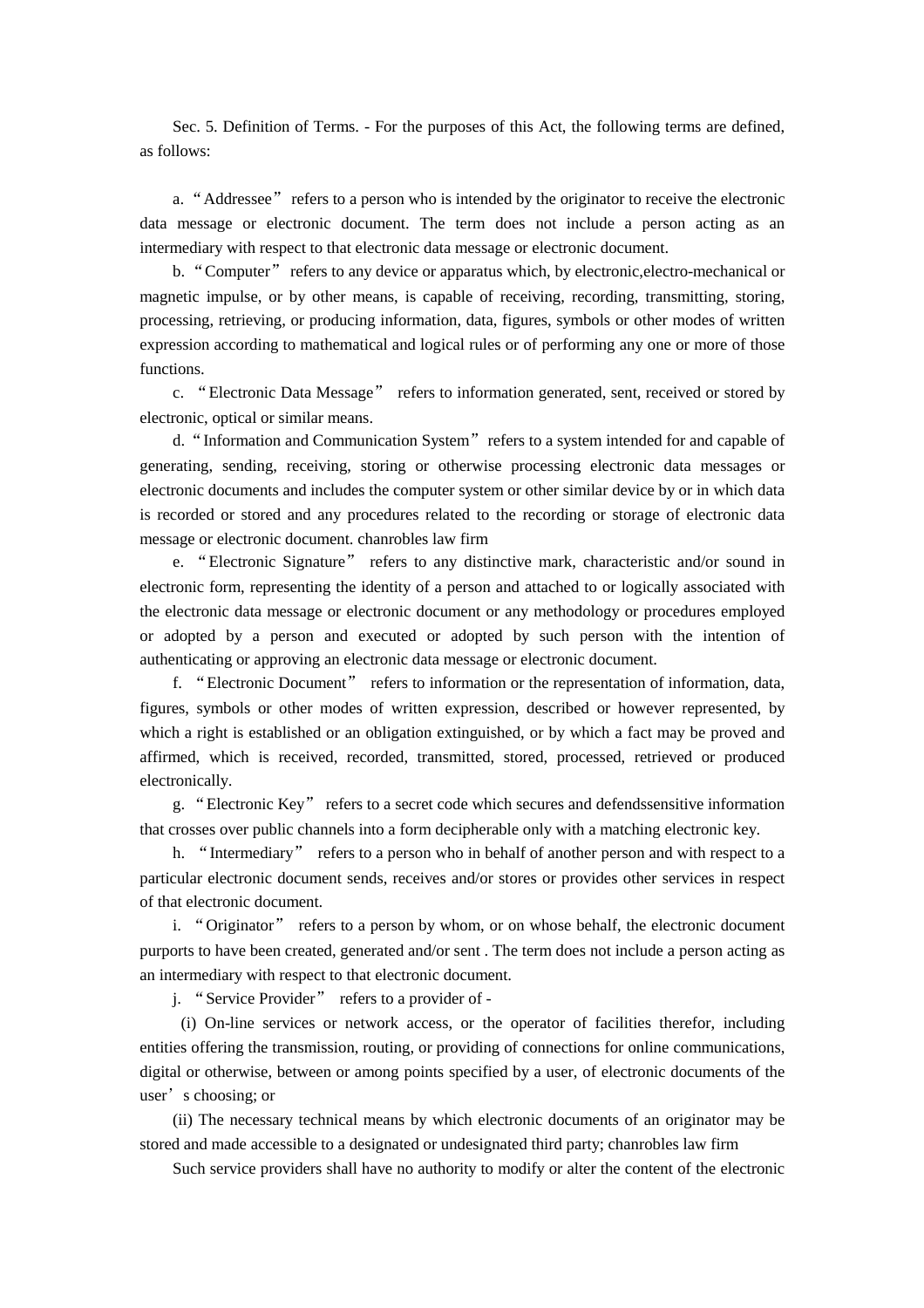data message or electronic document received or to make any entry therein on behalf of the originator, addressee or any third party unless specifically authorized to do so, and who shall retain the electronic document in accordance with the specific request or as necessary for the purpose of performing the services it was engaged to perform.

### **CHAPTER II**

## **LEGAL RECOGNITION OF ELECTRONIC WRITING OR DOCUMENT AND DATA MESSAGES**

Sec. 6. Legal Recognition of Data Messages. - Information shall not be denied legal effect, validity or enforceability solely on the grounds that it is in the data message purporting to give rise to such legal effect, or that it is merely referred to in that electronic data message.

Sec. 7. Legal Recognition of Electronic Documents. – Electronic documents shall have the legal effect, validity or enforceability as any other document or legal writing, and -

(a) Where the law requires a document to be in writing, that requirement is met by an electronic document if the said electronic document maintains its integrity and reliability and can be authenticated so as to be usable for subsequent reference, in that -

(i) The electronic document has remained complete and unaltered, apart from the addition of any endorsement and any authorized change, or any change which arises in the normal course of communication, storage and display; and

(ii) The electronic document is reliable in the light of the purpose for which it was generated and in the light of all the relevant circumstances.

(b) Paragraph (a) applies whether the requirement therein is in the form of an obligation or whether the law simply provides consequences for the document not being presented or retained in its original form. chanrobles law firm

(c) Where the law requires that a document be presented or retained in its original form, that requirement is met by an electronic document if -

(i) There exists a reliable assurance as to the integrity of the document from the time when it was first generated in its final form; and

(ii) That document is capable of being displayed to the person to whom it is to be presented: Provided, That no provision of this Act shall apply to vary any and all requirements of existing laws on formalities required in the execution of documents for their validity.

For evidentiary purposes, an electronic document shall be the functional equivalent of a written document under existing laws.

This Act does not modify any statutory rule relating to the admissibility of electronic data messages or electronic documents, except the rules relating to authentication and best evidence.

Sec. 8. Legal Recognition of Electronic Signatures. - An electronic signature on the electronic document shall be equivalent to the signature of a person on a written document if that signature is proved by showing that a prescribed procedure, not alterable by the parties interested in the electronic document, existed under which -

(a) A method is used to identify the party sought to be bound and to indicate said party's access to the electronic document necessary for his consent or approval through the electronic signature;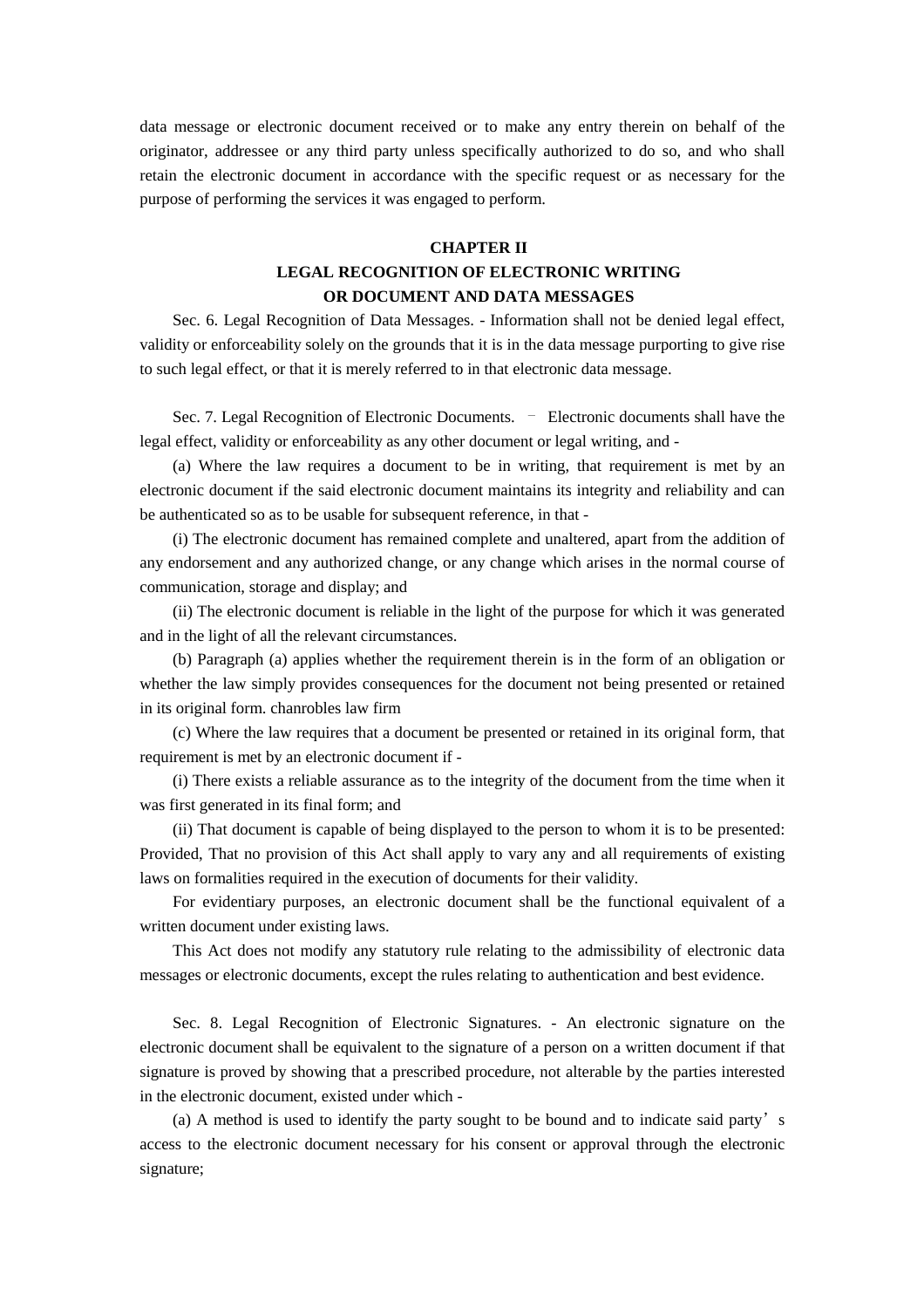(b) Said method is reliable and appropriate for the purpose for which the electronic document was generated or communicated, in the light of all the circumstances, including any relevant agreement;

(c) It is necessary for the party sought to be bound, in order to proceed further with the transaction, to have executed or provided the electronic signature; and

(d) The other party is authorized and enabled to verify the electronic signature and to make the decision to proceed with the transaction authenticated by the same.

Sec. 9. Presumption Relating to Electronic Signatures. - In any proceedings involving an electronic signature, it shall be presumed that -

(a) The electronic signature is the signature of the person to whom it correlates; and

(b) The electronic signature was affixed by that person with the intention of signing or approving the electronic document unless the person relying on the electronically signed electronic document knows or has notice of defects in or unreliability of the signature or reliance on the electronic signature is not reasonable under the circumstances. chanrobles law firm

SEC. 10. Original Documents. - (1) Where the law requires information to be presented or retained in its original form, that requirement is met by an electronic data message or electronic document if:

(a) the integrity of the information from the time when it was first generated in its final form, as an electronic data message or electronic document is shown by evidence aliunde or otherwise; and

(b) where it is required that information be presented, that the information is capable of being displayed to the person to whom it is to be presented.

(2) Paragraph (1) applies whether the requirement therein is in the form of an obligation or whether the law simply provides consequences for the information not being presented or retained in its original form.

(3) For the purposes of subparagraph (a) of paragraph (1):

(a) the criteria for assessing integrity shall be whether the information has remained complete and unaltered, apart from the addition of any endorsement and any change which arises in the normal course of communication, storage and display; and

(b) the standard of reliability required shall be assessed in the light of the purpose for which the information was generated and in the light of all relevant circumstances. chanrobles law firm

SEC. 11. Authentication of Electronic Data Messages and Electronic Documents. - Until the Supreme Court by appropriate rules shall have so provided, electronic documents, electronic data messages and electronic signatures, shall be authenticated by demonstrating, substantiating and validating a claimed identity of a user, device, or another entity in an information or communication system, among other ways, as follows:

(a) The electronic signature shall be authenticated by proof that a letter, character, number or other symbol in electronic form representing the persons named in and attached to or logically associated with an electronic data message, electronic document, or that the appropriate methodology or security procedures, when applicable, were employed or adopted by a person and executed or adopted by such person, with the intention of authenticating or approving an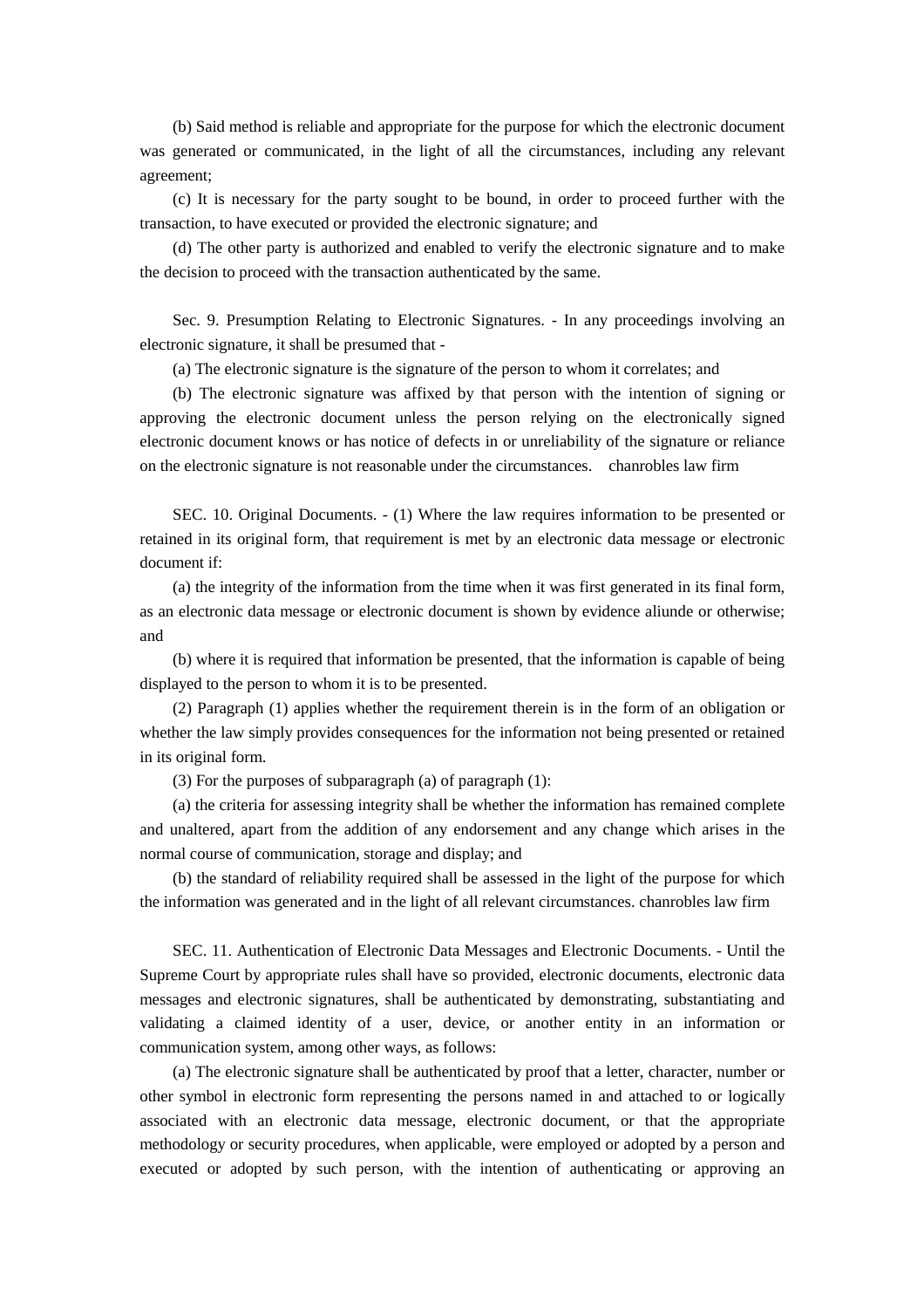electronic data message or electronic document;

(b) The electronic data message and electronic document shall be authenticated by proof that an appropriate security procedure, when applicable was adopted and employed for the purpose of verifying the originator of an electronic data message and/or electronic document, orndetecting error or alteration in the communication, content or storage of an electronic document or electronic data message from a specific point, which, using algorithm or codes, identifying words or numbers, encryptions, answers back or acknowledgment procedures, or similar security devices.

The Supreme Court may adopt such other authentication procedures, including the use of electronic notarization systems as necessary and advisable, as well as the certificate of authentication on printed or hard copies of the electronic document or electronic data messages by electronic notaries, service providers and other duly recognized or appointed certification authorities.

The person seeking to introduce an electronic data message and electronic document in any legal proceeding has the burden of proving itsauthenticity by evidence capable of supporting a finding that the electronic data message and electronic document is what the person claims it to be.

In the absence of evidence to the contrary, the integrity of the information and communication system in which an electronic data message or electronic document is recorded or stored may be established in any legal proceeding -

(a) By evidence that at all material times the information and communication system or other similar device was operating in a manner that did not affect the integrity of the electronic data message and/or electronic document, and there are no other reasonable grounds to doubt the integrity of the information and communication system;

(b) By showing that the electronic data message and/or electronic document was recorded or stored by a party to the proceedings who is adverse in interest to the party using it; or

(c) By showing that the electronic data message and/or electronic document was recorded or stored in the usual and ordinary course of business by a person who is not a party to the proceedings and who did not act under the control of the party using the record.

SEC. 12. Admissibility and Evidential Weight of Electronic Data Message and Electronic Documents. - In any legal proceedings, nothing in the application of the rules on evidence shall deny the admissibility of an electronic data message or electronic document in evidence -

a. On the sole ground that it is in electronic form; or

b. On the ground that it is not in the standard written form and electronic data message or electronic document meeting, and complying with the requirements under Sections 6 or 7 hereof shall be the best evidence of the agreement and transaction contained therein.

In assessing the evidential weight of an electronic data message or electronic document, the reliability of the manner in which it was generated, stored or communicated, the reliability of the manner in which its originator was identified, and other relevant factors shall be given due regard.

SEC. 13. Retention of Electronic Data Message and Electronic Document. - Notwithstanding any provision of law, rule or regulation to the contrary -

(a) The requirement in any provision of law that certain documents be retained in their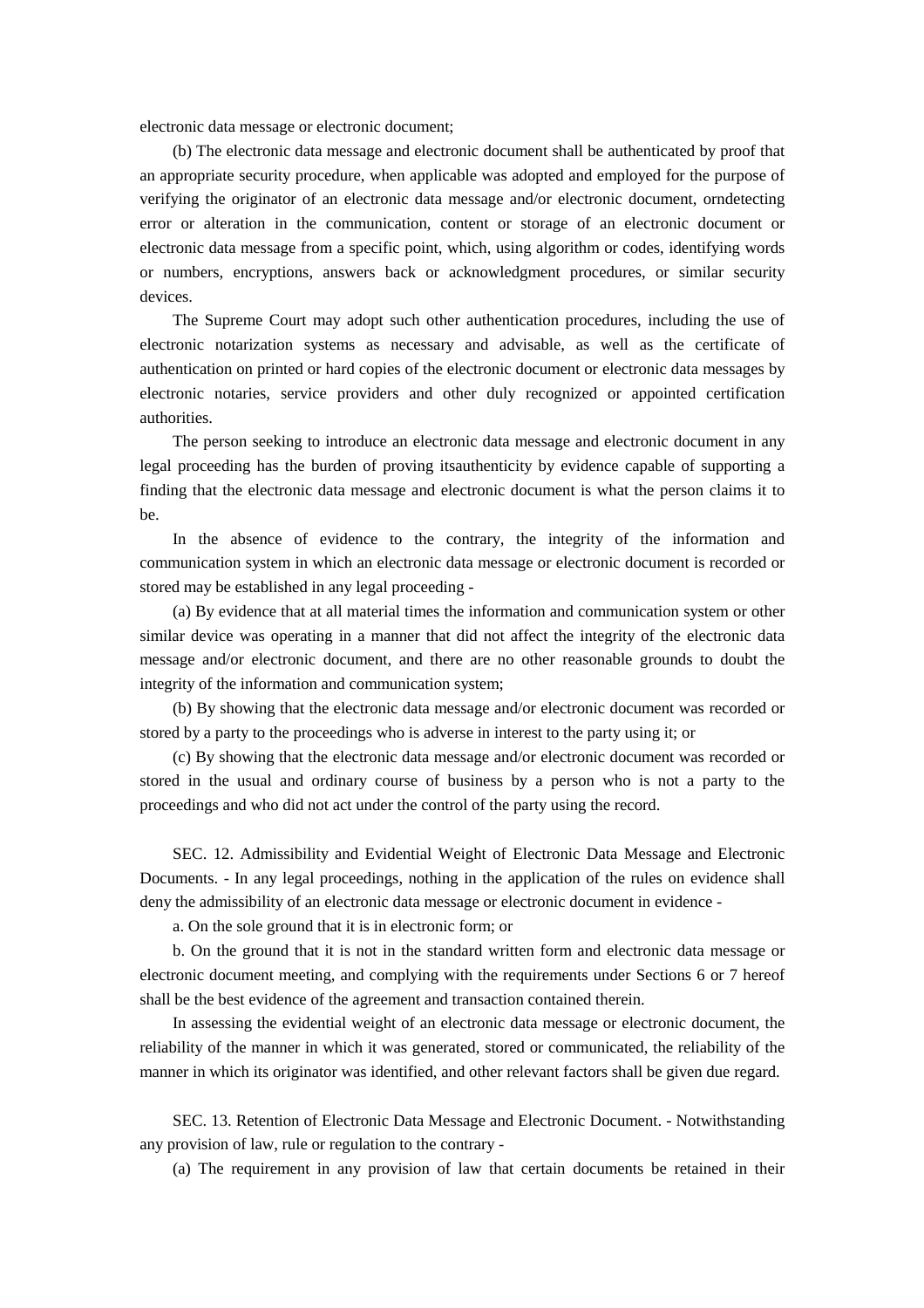original form is satisfied by retaining them in the form of an electronic data message or electronic document which -

i. Remains accessible so as to be usable for subsequent reference;chanrobles law firm

ii. Is retained in the format in which it was generated, sent or received, or in a format which can be demonstrated to accurately represent the electronic data message or electronic document generated, sent or received;

iii. Enables the identification of its originator and addressee, as well as the determination of the date and the time it was sent or received.

(b) The requirement referred to in paragraph (a) is satisfied by using the services of a third party, provided that the conditions set forth in subparagraphs (i), (ii) and (iii) of paragraph (a) are met.

SEC. 14. Proof By Affidavit. - The matters referred to in Section 12, on admissibility and Section 9, on the presumption of integrity, may be presumed to have been established by an affidavit given to the best of thedeponent's knowledge subject to the rights of parties in interest as

defined in the following section.

SEC. 15. Cross-Examination. - (1) A deponent of an affidavit referred to in Section 14 that has been introduced in evidence may be cross-examined as of right by a party to the proceedings who is adverse in interest to the party who has introduced the affidavit or has caused theaffidavit to be introduced.

(2) Any party to the proceedings has the right to cross-examine a person referred to in Section 11, paragraph 4, sub-paragraph c.

# **CHAPTER III COMMUNICATION OF ELECTRONIC DATA MESSAGES AND ELECTRONIC DOCUMENTS**

SEC. 16. Formation and Validity of Electronic Contracts. - (1) Except as otherwise agreed by the parties, an offer, the acceptance of an offer and such other elements required under existing laws for the formation of contracts may be expressed in, demonstrated and proved by means of electronic data message or electronic documents and no contract shall be denied validity or enforceability on the sole ground that it is in the form of an electronic data message or electronic document, or that any or all of the elements required under existing laws for the formation of the contracts is expressed, demonstrated and proved by means of electronic documents.

(2) Electronic transactions made through networking among banks, or linkages thereof with other entities or networks, and vice versa, shall be deemed consummated upon the actual dispensing of cash or the debit of one account and the corresponding credit to another, whether such transaction is initiated by the depositor or by an authorized collecting party: Provided, that the obligation of one bank, entity, or person similarly situated to another arising therefrom shall be considered absoluteand shall not be subjected to the process of preference of credits.

SEC. 17. Recognition by Parties of Electronic Data Message or Electronic Document. - As between the originator and the addressee of a electronic data message or electronic document, a declaration of will or other statement shall not be denied legal effect, validity or enforceability solely on the ground that it is in the form of a electronic data message.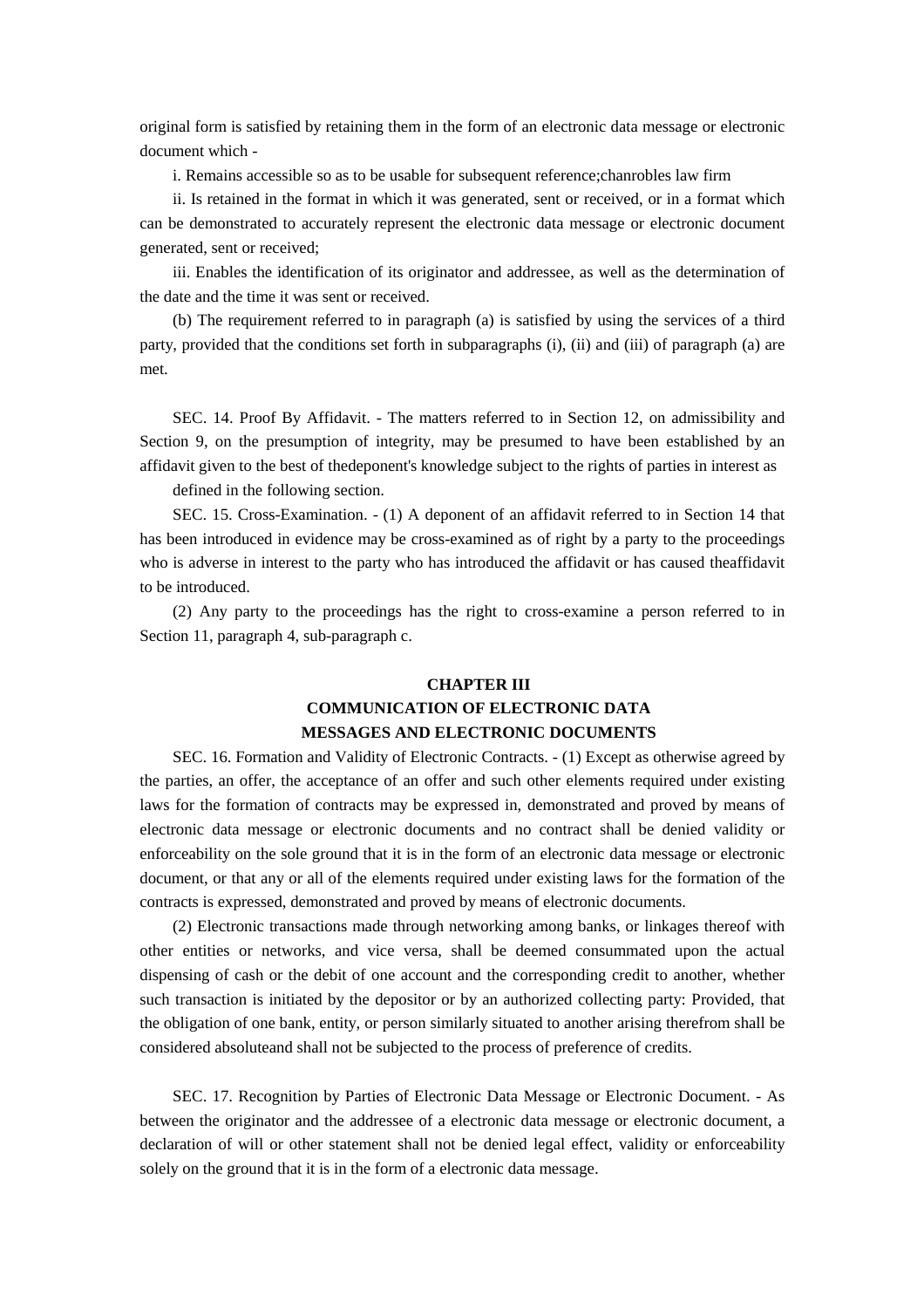SEC. 18. Attribution of Electronic Data Message. - (1) An electronic data message or electronic document is that of the originator ifit was sent by the originator himself.

(2) As between the originator and the addressee, an electronic data message or electronic document is deemed to be that of the originator if itwas sent:

(a) by a person who had the authority to act on behalf of the originator with respect to that electronic data message or electronic document; or

(b) by an information system programmed by, or on behalf of the originator to operate automatically.

(3) As between the originator and the addressee, an addressee is entitled to regard an electronic data message or electronic document as being that of the originator, and to act on that assumption, if:

(a) in order to ascertain whether the electronic data message or electronic document was that of the originator, the addressee properlyapplied a procedure previously agreed to by the originator for that purpose; or

(b) the electronic data message or electronic document as received by the addressee resulted from the actions of a person whose relationship with the originator or with any agent of the originator enabled that person to gain access to a method used by the originator to identify electronic data messages as his own.

(4) Paragraph (3) does not apply:

(a) as of the time when the addressee has both received notice from the originator that the electronic data message or electronic document is not that of the originator, and has reasonable time to act accordingly; or

(b) in a case within paragraph (3) sub-paragraph (b), at any time whenthe addressee knew or should have known, had it exercised reasonable care or used any agreed procedure, that the electronic data message or electronic document was not that of the originator.

(5) Where an electronic data message or electronic document is that of the originator or is deemed to be that of the originator, or the addressee is entitled to act on that assumption, then, as between the originator and the addressee, the addressee is entitled to regard the electronic data message or electronic document as received as being what the originator intended to send, and to act on that assumption. The addressee is not so entitled when it knew or should have known, had it exercised reasonable care or used any agreed procedure, that the transmission resulted in any error in the electronic data message or electronic document as received.

(6) The addressee is entitled to regard each electronic data message or electronic document received as a separate electronic data message or electronic document and to act on that assumption, except to the extent that it duplicates another electronic data message or electronic documentand the addressee knew or should have known, had it exercised reasonable care or used any agreed procedure, that the electronic data message or electronic document was a duplicate.

SEC. 19. Error on Electronic Data Message or Electronic Document. - The addressee is entitled to regard the electronic data message or electronic document received as that which the originator

intended to send, and to act on that assumption, unless the addressee knew or should have known, had the addressee exercised reasonable care or used the appropriate procedure -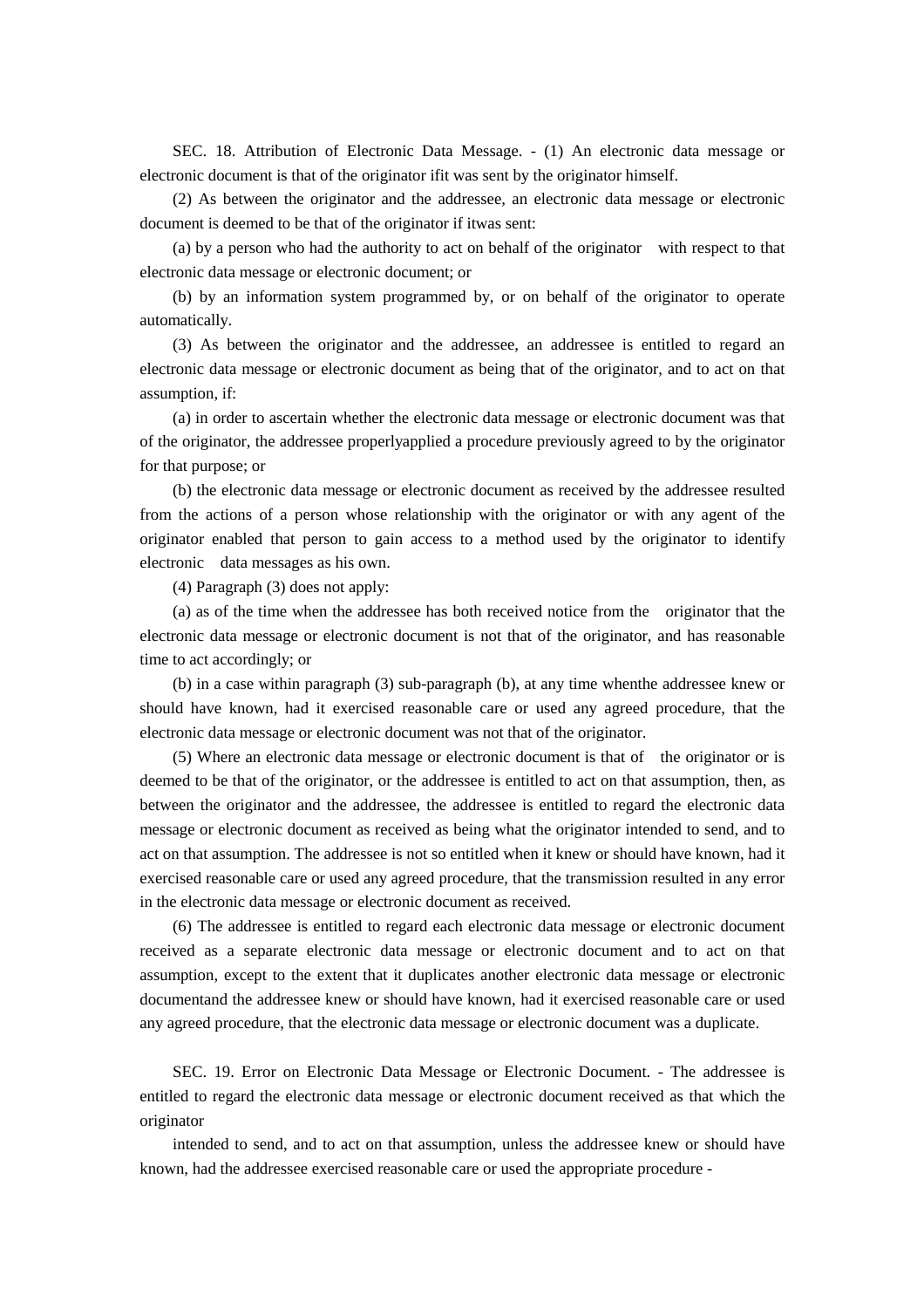(a) That the transmission resulted in any error therein or in the electronicdocument when the electronic data message or electronic document enters the designated information system, or

(b) That electronic data message or electronic document is sent to an information system which is not so designated by the addressee for thepurpose.

SEC. 20. Agreement on Acknowledgment of Receipt of Electronic Data Messages or Electronic Documents. - The following rules shall apply where, on or before sending an electronic data message or electronic document, the originator and the addressee have agreed, or in that electronic document or electronic data message, the originator has requested, that receipt of the electronic document or electronic data message be acknowledged:

a) Where the originator has not agreed with the addressee that the acknowledgment be given in a particular form or by a particular method,an acknowledgment may be given by or through any communication by the addressee, automated or otherwise, or any conduct of the addressee,sufficient to indicate to the originator that the electronic data message orelectronic document has been received.

(b) Where the originator has stated that the effect or significance of theelectronic data message or electronic document is conditional on receiptof the acknowledgment thereof, the electronic data message or electronic document is treated as though it has never been sent, until the acknowledgment is received.

(c) Where the originator has not stated that the effect or significance ofthe electronic data message or electronic document is conditional onreceipt of the acknowledgment, and the acknowledgment has not been received by the originator within the time specified or agreed or, if notime has been specified or agreed, within a reasonable time, the originator may give notice to the addressee stating that no acknowledgment hasbeen received and specifying a reasonable time by which the acknowledgment must be received; and if the acknowledgment is not received within the time specified in subparagraph (c), the originator may,upon notice to the addressee, treat the electronic document or electronicdata message as though it had never been sent, or exercise any other rights it may have.

SEC. 21. Time of Dispatch of Electronic Data Messages or Electronic Documents. - Unless otherwise agreed between the originator and the addressee, the dispatch of an electronic data message or electronic document occurs when it enters an information system outside the control of the originator or of the person who sent the electronic data message or electronic document on behalf of the originator.

SEC. 22. Time of Receipt of Electronic Data Messages or Electronic Documents. - Unless otherwise agreed between the originator and the addressee, the time of receipt of an electronic data message or electronic document is as follows:

(a) If the addressee has designated an information system for the purpose of receiving electronic data message or electronic document,receipt occurs at the time when the electronic data message or electronicdocument enters the designated information system: Provided, however,that if the originator and the addressee are both participants in the designated information system, receipt occurs at the time when theelectronic data message or electronic document is retrieved by the addressee.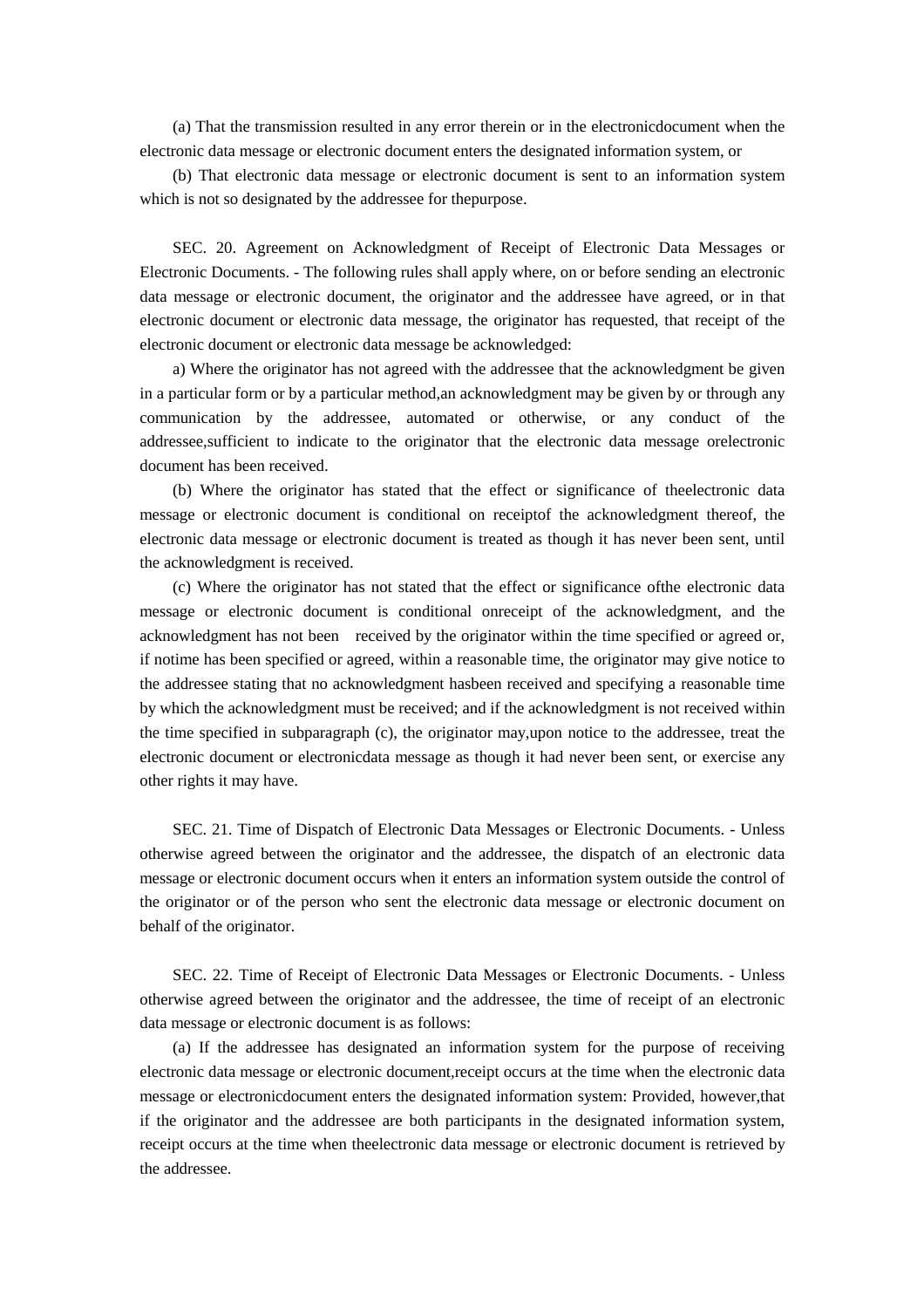(b) If the electronic data message or electronic document is sent to aninformation system of the addressee that is not the designated information system, receipt occurs at the time when the electronic data message orelectronic document is retrieved by the addressee;

(c) If the addressee has not designated an information system, receiptoccurs when the electronic data message or electronic document entersan information system of the addressee.

These rules apply notwithstanding that the place where the information system is located may be different from the place where the electronic data message or electronic document is deemed to be received.

SEC. 23. Place of Dispatch and Receipt of Electronic Data Messages or Electronic Documents. - Unless otherwise agreed between the originator and the addressee, an electronic data message or electronic document is deemed to be dispatched at the place where the originator has its place of business and received at the place where the addressee has its place of business. This rule shall apply even if the originator or addressee had used a laptop or other portable device to transmit or receive his electronic data message or electronic document. This rule shall also apply to determine the tax situs of such transaction.

For the purpose hereof -

a. If the originator or the addressee has more than one place of business,the place of business is that which has the closest relationship to the underlying transaction or, where there is no underlying transaction, the principal place of business.

b. If the originator of the addressee does not have a place of business, reference is to be made to its habitual residence; or

c. The "usual place of residence" in relation to a body corporate, means the place where it is incorporated or otherwise legally constituted.

SEC. 24. Choice of Security Methods. - Subject to applicable laws and/or rules and guidelines promulgated by the Department of Trade and Industry with other appropriate government agencies, parties to any electronic transaction shall be free to determine the type and level of

electronic data message and electronic document security needed, and to select and use or implement appropriate technological methods that suit their needs.

# **PART III ELECTRONIC COMMERCE IN SPECIFIC AREAS CHAPTER I.**

### **CARRIAGE OF GOODS**

SEC. 25. Actions Related to Contracts of Carriage of Goods. - Without derogating from the provisions of part two of this law, this chapter applies to any action in connection with, or in pursuance of, a contract of carriage of goods, including but not limited to:

(a) (i) furnishing the marks, number, quantity or weight of goods;

(ii) stating or declaring the nature or value of goods;

(iii) issuing a receipt for goods;

(iv) confirming that goods have been loaded;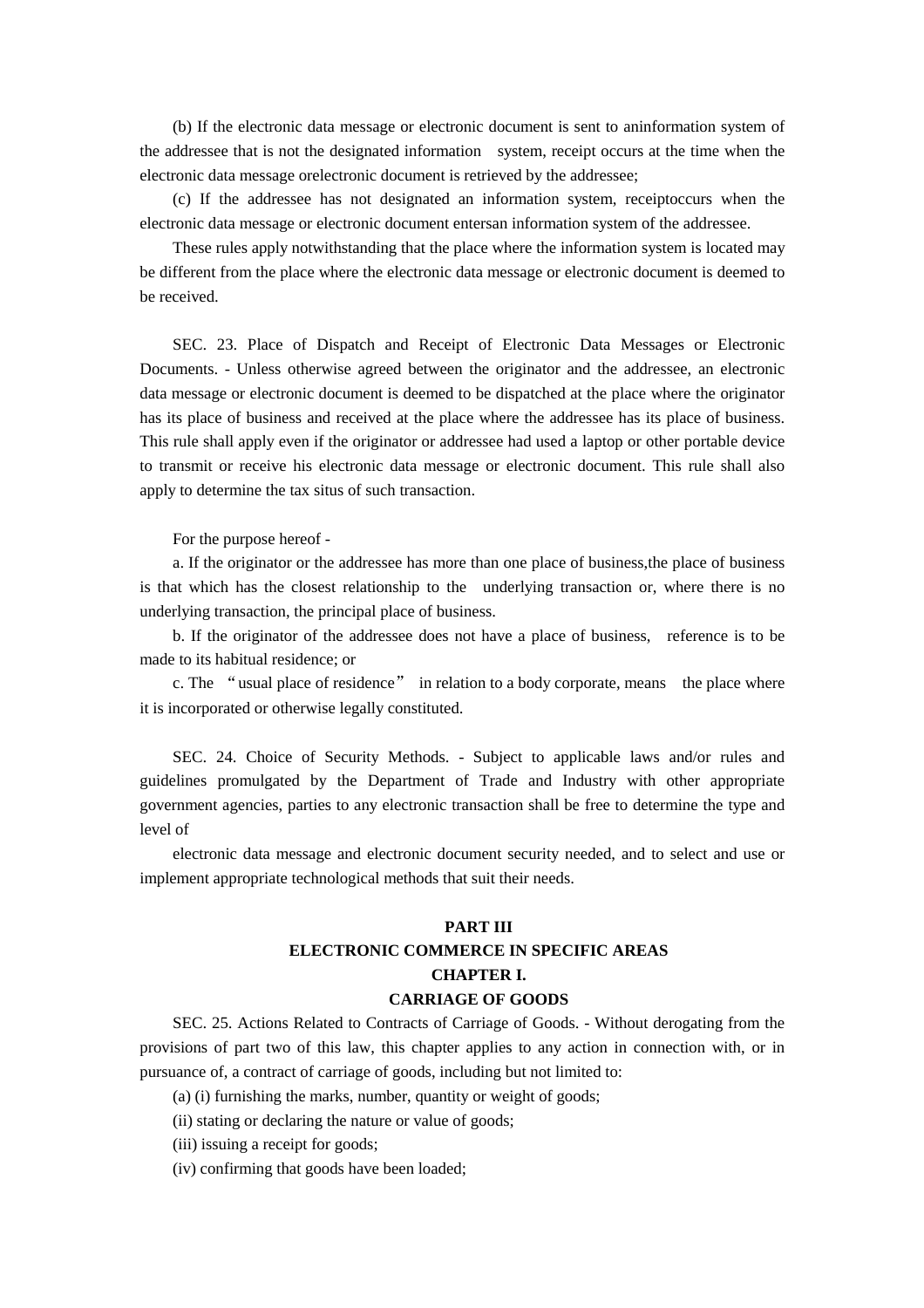(b) (i) notifying a person of terms and conditions of the contract;

(ii) giving instructions to a carrier; chanrobles law firm

(c) (i) claiming delivery of goods;

(ii) authorizing release of goods;

(iii) giving notice of loss of, or damage to, goods;

(d) giving any other notice or statement in connection with the

performance of the contract;

(e) undertaking to deliver goods to a named person or a person

(f) granting, acquiring, renouncing, surrendering, transferring or

negotiating rights in goods;

(g) acquiring or transferring rights and obligations under the contract. chanrobles law firm

SEC. 26. Transport Documents. - (1) Where the law requires that any action referred to contract of carriage of goods be carried out in writing or by using a paper document, that requirement is met if the action is carried out by using one or more data messages or electronic documents.

(2) Paragraph (1) applies whether the requirement therein is in the form of an obligation or whether the law simply provides consequences for failing either to carry out the action in writing or to use a paper document.

(3) If a right is to be granted to, or an obligation is to be acquired by, one person and no other person, and if the law requires that, in order to effect this, the right or obligation must be conveyed to that person by the transfer, or use of, a paper document, that requirement is met if the right or obligation is conveyed by using one or more electronic data messages or electronic documents unique;

(4) For the purposes of paragraph (3), the standard of reliability required shall be assessed in the light of the purpose for which the right or obligation was conveyed and in the light of all the circumstances, including any relevant agreement.

(5) Where one or more data messages are used to effect any action in subparagraphs (f) and (g) of Section 25, no paper document used to effect any such action is valid unless the use of electronic data message orelectronic document has been terminated and replaced by the use of paper documents. A paper document issued in these circumstances shall contain a statement of such termination. The replacement of electronic data messages or electronic documents by paper documents shall not affect the rights or obligations of the parties involved. chanrobles law firm

(6) If a rule of law is compulsorily applicable to a contract of carriage of goods which is in, or is evidenced by, a paper document, that rule shall not be inapplicable to such a contract of carriage of goods which is evidenced by one or more electronic data messages or electronic documents by reason of the fact that the contract is evidenced by such electronic data messages or electronic documents instead of by a paper document.chanrobles law firm

### **PART IV**

### **ELECTRONIC TRANSACTIONS IN GOVERNMENT**

SEC. 27. Government Use of Electronic Data Messages, Electronic Documents and Electronic Signatures. - Notwithstanding any law to the contrary, within two (2) years from thedate of the effectivity of this Act, all departments, bureaus, offices and agencies of the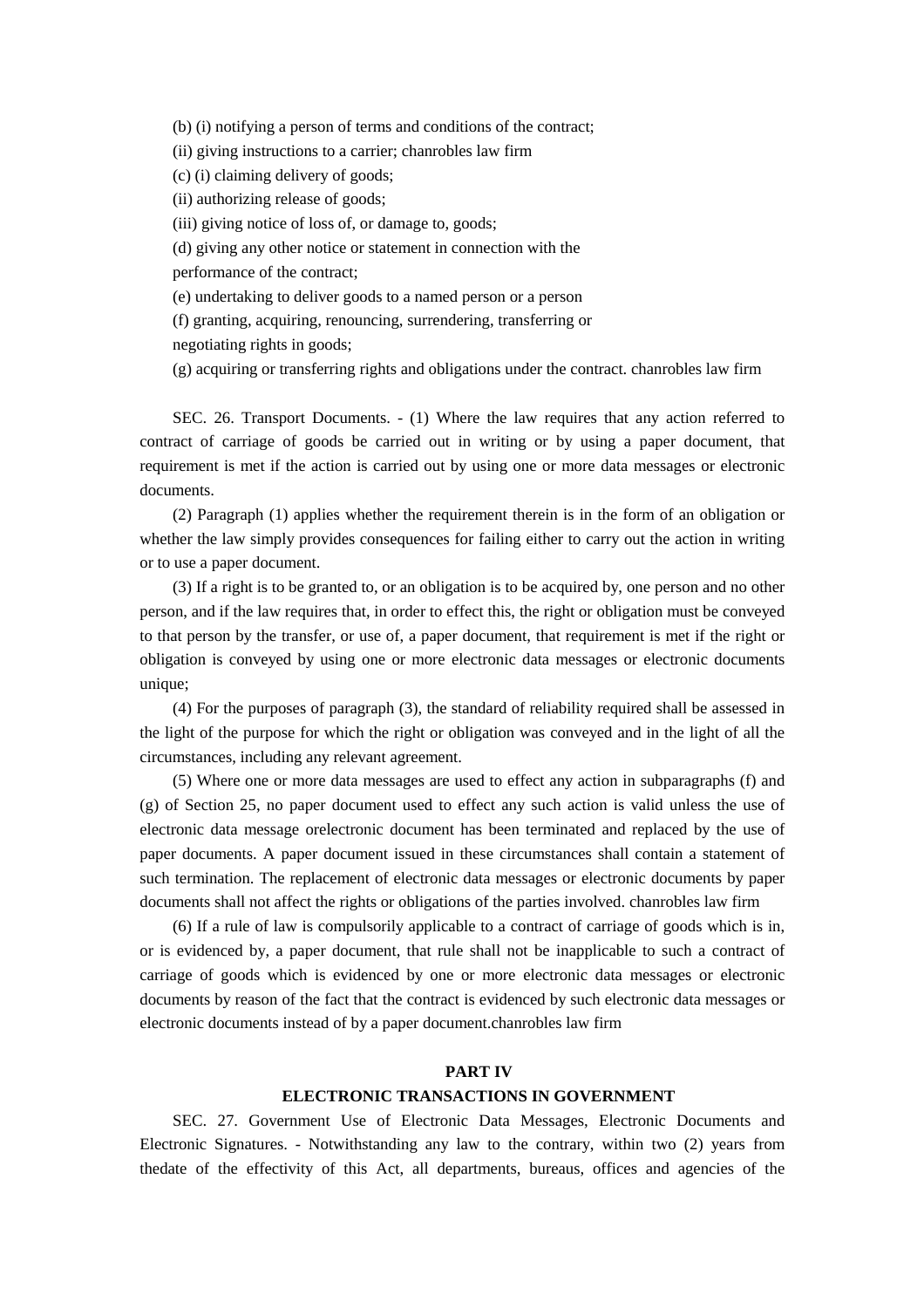government, as well as all government-owned and-controlled corporations, that pursuant to law require or accept the filing of documents, require that documents be created, or retained and/or submitted, issue permits, licenses or certificates of registration or approval, or provide for the method and manner of payment or settlement of fees and other obligations to the government, shall -

(a) accept the creation, filing or retention of such documents in the formof electronic data messages or electronic documents;

(b) issue permits, licenses, or approval in the form of electronic data messages or electronic documents;

(c) require and/or accept payments, and issue receipts acknowledging such payments, through systems using electronic data messages orelectronic documents; or

(d) transact the government business and/or perform governmental functions using electronic data messages or electronic documents, and forthe purpose, are authorized to adopt and promulgate, after appropriatepublic hearing and with due publication in newspapers of general circulation, the appropriate rules, regulations, or guidelines, to, among others, specify -

(1) the manner and format in which such electronic data messages orelectronic documents shall be filed, created, retained or issued; chanrobles law firm

(2) where and when such electronic data messages or electronic documents have to be signed, the use of a electronic signature, the typeof electronic signature required;

(3) the format of an electronic data message or electronic document and the manner the electronic signature shall be affixed to the electronic data message or electronic document;

(4) the control processes and procedures as appropriate to ensure adequate integrity, security and confidentiality of electronic datamessages or electronic documents or records or payments;

(5) other attributes required of electronic data messages or electronic documents or payments; and

(6) the full or limited use of the documents and papers for compliance with the government requirements: Provided, That this Act shall by itself mandate any department of the government, organ of state or statutory corporation to accept or issue any document in the form of electronicdata messages or electronic documents upon the adoption, promulgation and publication of the appropriate rules, regulations, or guidelines.

SEC. 28. RPWEB To Promote the Use Of Electronic Documents and Electronic Data Messages In Government and to the General Public. - Within two (2) years from the effectivity of this Act, there shall be installed an electronic online network in accordance with Administrative Order 332 and House of Representatives Resolution 890, otherwise known as RPWEB, to implement Part IV of this Act to facilitate the open, speedy and efficient electronic online transmission, conveyance and use of electronic data messages or electronic documents amongst all government departments, agencies, bureaus, offices down to the division level and to the regional and provincial offices as practicable as possible, government owned and controlled corporations, local

government units, other public instrumentalities, universities, colleges andother schools, and universal access to the general public.

The RPWEB network shall serve as initial platform of the government information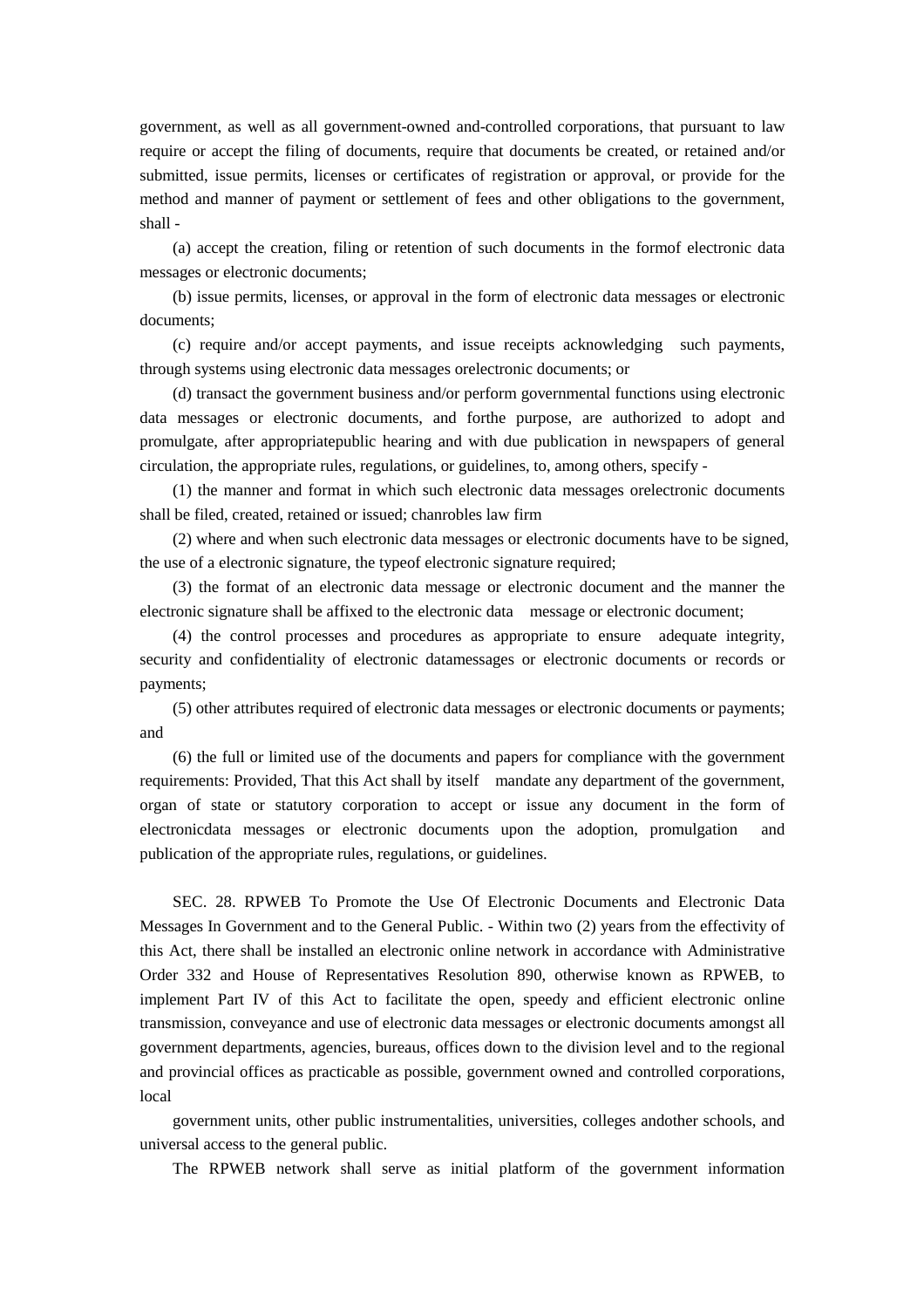infrastructure (GII) to facilitate the electronic online transmission and conveyance of government services to evolve and improve by better technologies or kinds of electronic online wide area networks utilizing, but not limited to, fiber optic, satellite, wireless and other broadband telecommunication mediums or modes. To facilitate the rapid development of the GII, the Department of Transportation and Communications, National Telecommunications Commission and the National Computer Center are hereby directed to aggressively promote and implement a policy environment and regulatory or non-regulatory framework that shall lead to the substantial reduction of costs of including, but not limited to, lease lines, land, satellite and dial-up

telephone access, cheap broadband and wireless accessibility by government departments, agencies, bureaus, offices, government owned and controlled corporations, local government units, other public instrumentalities and the general public, to include the establishment of agovernment website portal and a domestic internet exchange system to facilitate strategic access to government and amongst agencies thereof and the general public and for the speedier flow of locally generated internet traffic within the Philippines.

The physical infrastructure of cable and wireless systems for cable TV and broadcast excluding programming and content and the management thereof shall be considered as within the activity of telecommunications for the purpose of electronic commerce and to maximize the convergence of ICT in the installation of the GII.

SEC. 29. Authority of the Department of Trade and Industry and Participating Entities. - The Department of Trade and Industry (DTI) shall direct and supervise the promotion and development of electronic commerce in the country with relevant government agencies, without

prejudice to the provisions of Republic Act. 7653 (Charter of Bangko Sentral ng Pilipinas) and Republic Act No. 337 (General Banking Act), as amended.

Among others, the DTI is empowered to promulgate rules and regulations, as well as provide quality standards or issue certifications, as the case may be, and perform such other functions as may be necessary for the implementation of this Act in the area of electronic commerce to

include, but shall not be limited to, the installation of an online public information and quality and price monitoring system for goods and services aimed in protecting the interests of the consuming public availingof the advantages of this Act.

### **PART V**

#### **FINAL PROVISIONS**

SEC. 30. Extent of Liability of a Service Provider. – Except as otherwise provided in this Section, no person or party shall be subject to any civil or criminal liability in respect of the electronic data message or electronic document for which the person or party acting as a service

provider as defined in Section 5 merely provides access if such liability is founded on -

(a) The obligations and liabilities of the parties under the electronic data message or electronic document;

(b) The making, publication, dissemination or distribution of such materialor any statement made in such material, including possible infringement ofany right subsisting in or in relation to such material: Provided, That:

i. The service provider does not have actual knowledge, or is not awareof the facts or circumstances from which it is apparent, that the making,publication, dissemination or distribution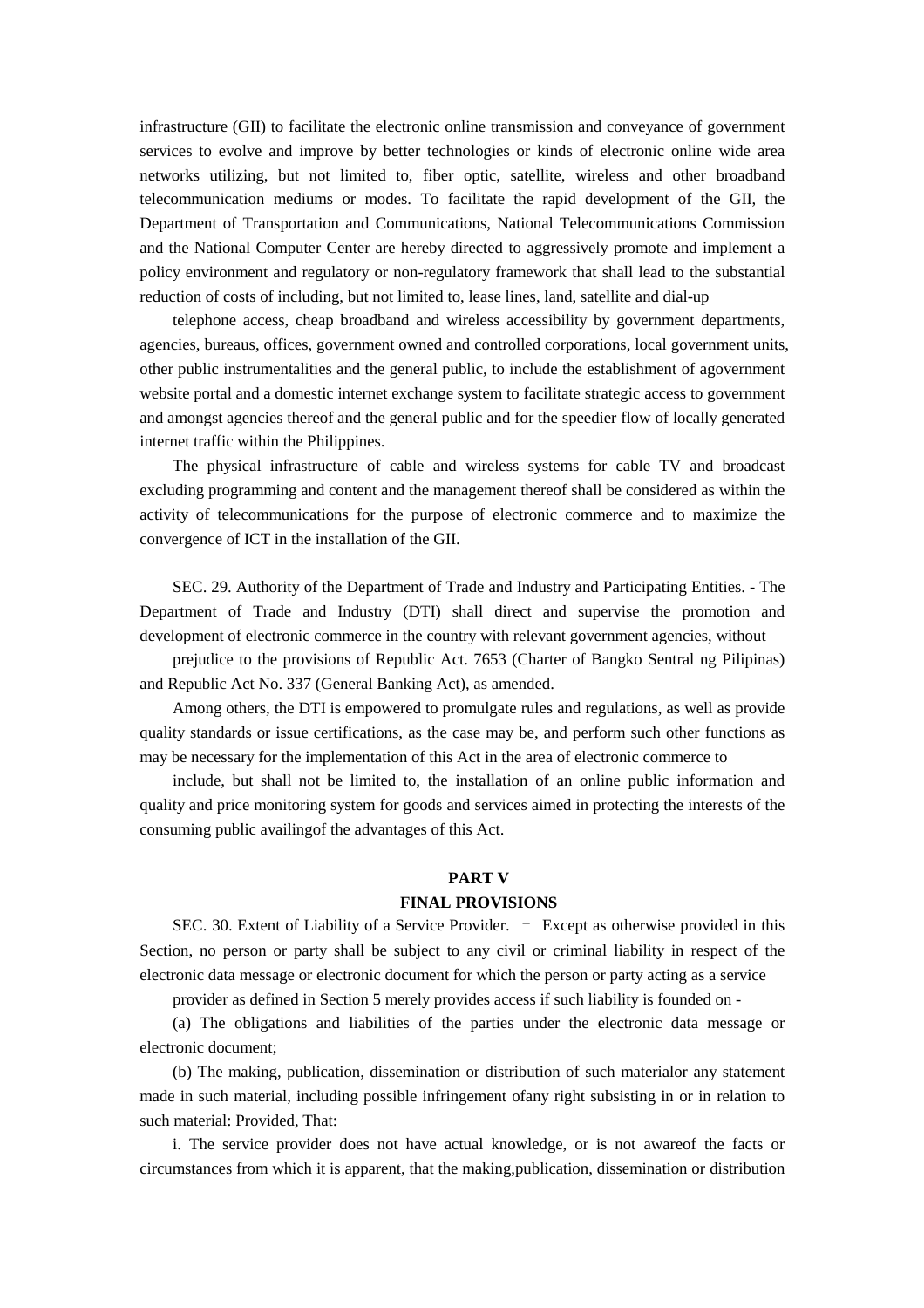of such material is unlawful or infringes any rights subsisting in or in relation to such material;

ii. The service provider does not knowingly receive a financial benefitdirectly attributable to the unlawful or infringing activity; and

iii. The service provider does not directly commit any infringement or other unlawful act and does not induce or cause another person or partyto commit any infringement or other unlawful act and/or does not benefit financially from the infringing activity or unlawful act of another person orparty: Provided, further, That nothing in this Section shall affect -

a) Any obligation founded on contract;

b) The obligation of a service provider as such under a licensing or other regulatory regime established under written law; or

c) Any obligation imposed under any written law;

d) The civil liability of any party to the extent that such liability forms thebasis for injunctive relief issued by a court under any law requiring thatthe service provider take or refrain from actions necessary to remove, block or deny access to any material, or to preserve evidence of aviolation of law.

SEC. 31. Lawful Access. - Access to an electronic file, or an electronic signature of an electronic data message or electronic document shall only be authorized and enforced in favor of the individual or entity having a legal right to the possession or the use of the plaintext, electronic

signature or file and solely for the authorized purposes. The electronic key for identity or integrity shall not be made available to any person or party without the consent of the individual or entity in lawful possession ofthat electronic key.

SEC. 32. Obligation of Confidentiality. - Except for the purposes authorized under this Act, any person who obtained access to any electronic key, electronic data message, or electronic document, book, register, correspondence, information, or other material pursuant to any

powers conferred under this Act, shall not convey to or share the same with any other person.

SEC. 33. Penalties. - The following Acts shall be penalized by fine and/or imprisonment, as follows:

(a) Hacking or cracking which refers to unauthorized access into or interference in a computer system/server or information and communication system; or any access in order to corrupt, alter, steal, or destroy using a computer or other similar information and communication devices, without the knowledge and consent of the owner of the computer or information and communications system, including theintroduction of computer viruses and the like, resulting in the corruption,destruction, alteration, theft or loss of electronic data messages or electronic document shall be punished by a minimum fine of one hundredthousand pesos (P100,000.00) and a maximum commensurate to the damage incurred and a mandatory imprisonment of six (6) months to three (3) years;

(b) Piracy or the unauthorized copying, reproduction, dissemination,distribution, importation, use, removal, alteration, substitution, modification, storage, uploading, downloading, communication, making available to the public, or broadcasting of protected material, electronicsignature or copyrighted works including legally protected sound recordings or phonograms or information material on protected works,through the use of telecommunication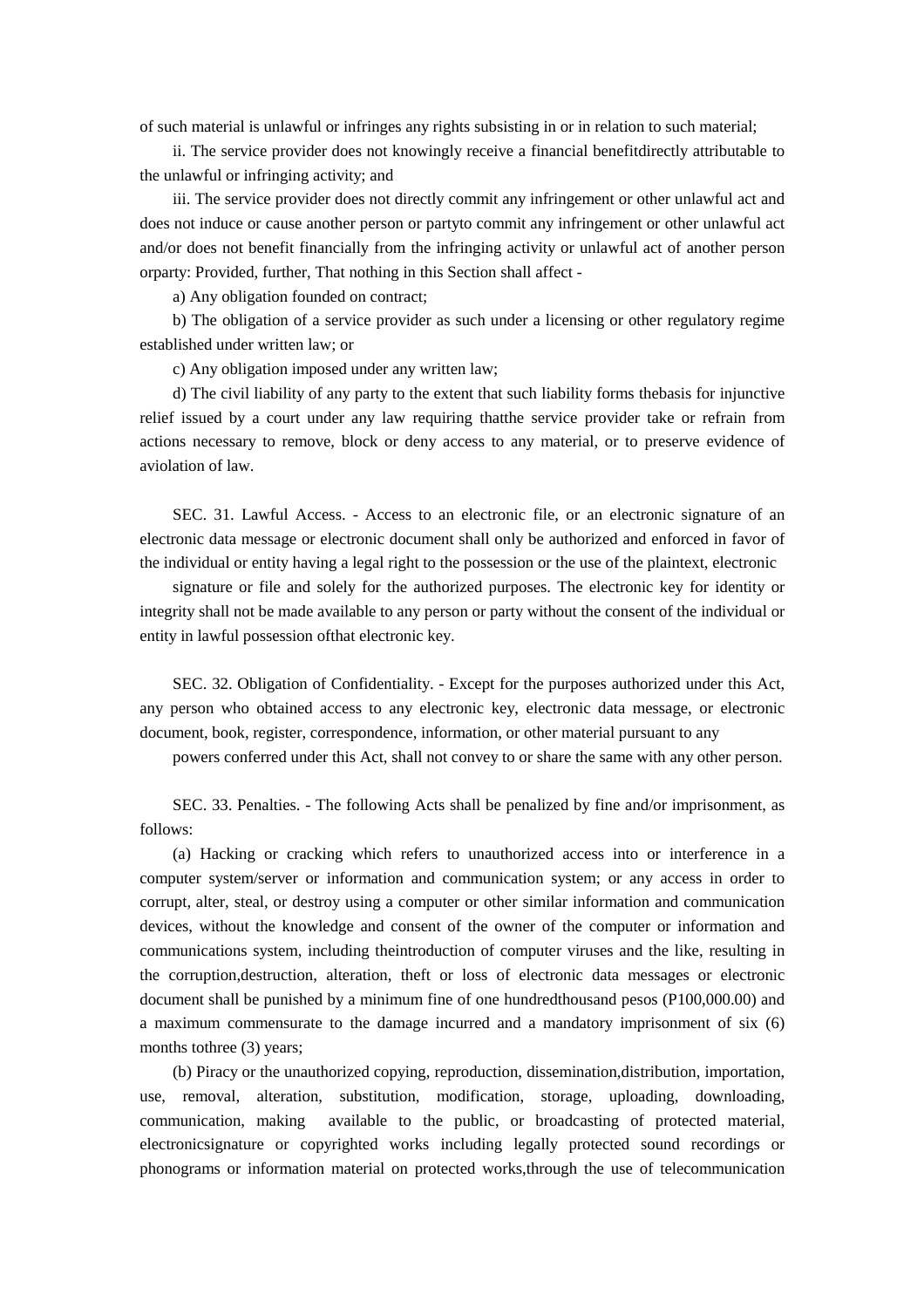networks, such as, but not limitedto, the internet, in a manner that infringes intellectual property rights shallbe punished by a minimum fine of one hundred thousand pesos (P100,000.00) and a maximum commensurate to the damage incurred and a mandatory imprisonment of six (6) months to three (3) years;

(c) Violations of the Consumer Act or Republic Act No. 7394 and other relevant or pertinent laws through transactions covered by or usingelectronic data messages or electronic documents, shall be penalized withthe same penalties as provided in those laws;

(d) Other violations of the provisions of this Act, shall be penalized with a maximum penalty of onemillion pesos (P1,000,000.00) or six (6) years imprisonment. chanrobles law firm

SEC. 34. Implementing Rules and Regulations. - The DTI, Department of Budget and Management and the Bangko Sentral ng Pilipinas are hereby empowered to enforce the provisions of this Act andissue implementing rules and regulations necessary, in coordination withthe Department of Transportation and Communications, National Telecommunications Commission, National Computer Center, National Information Technology Council, Commission on Audit, other concernedagencies and the private sector, to implement this Act within sixty (60)days after its approval.

Failure to issue rules and regulations shall not in any manner affect the executory nature of the provisions of this Act.

SEC. 35. Oversight Committee. – There shall be a Congressional Oversight Committee composed of the Committees on Trade and Industry/Commerce, Science and Technology, Finance and

Appropriations of both the Senate and House of Representatives, which shall meet at least every quarter of the first two years and every semester for the third year after the approval of this Act to oversee its implementation. The DTI, DBM, Bangko Sentral ng Pilipinas, and other

government agencies as may be determined by the Congressional Committee shall provide a quarterly performance report of their actions taken in the implementation of this Act for the first three (3) years.

SEC. 36. Appropriations. - The amount necessary to carry out the provisions of Secs. 27 and 28 of this Act shall be charged against any available funds and/or savings under the General Appropriations Act of 2000 in the first year of effectivity of this Act. Thereafter, the funds

needed for the continued implementation shall be included in the annual General Appropriations Act.

SEC. 37. Statutory Interpretation. - Unless otherwise expressly provided for, the interpretation of this Act shall give due regard to its international origin and the need to promote uniformity in its applicationand the observance of good faith in international trade relations. The generally accepted principles of international law and convention on electronic commerce shall likewise be considered.

SEC. 38. Variation by Agreement. - As between parties involved in generating, sending, receiving, storing or otherwise processing electronic data message or electronic document, any